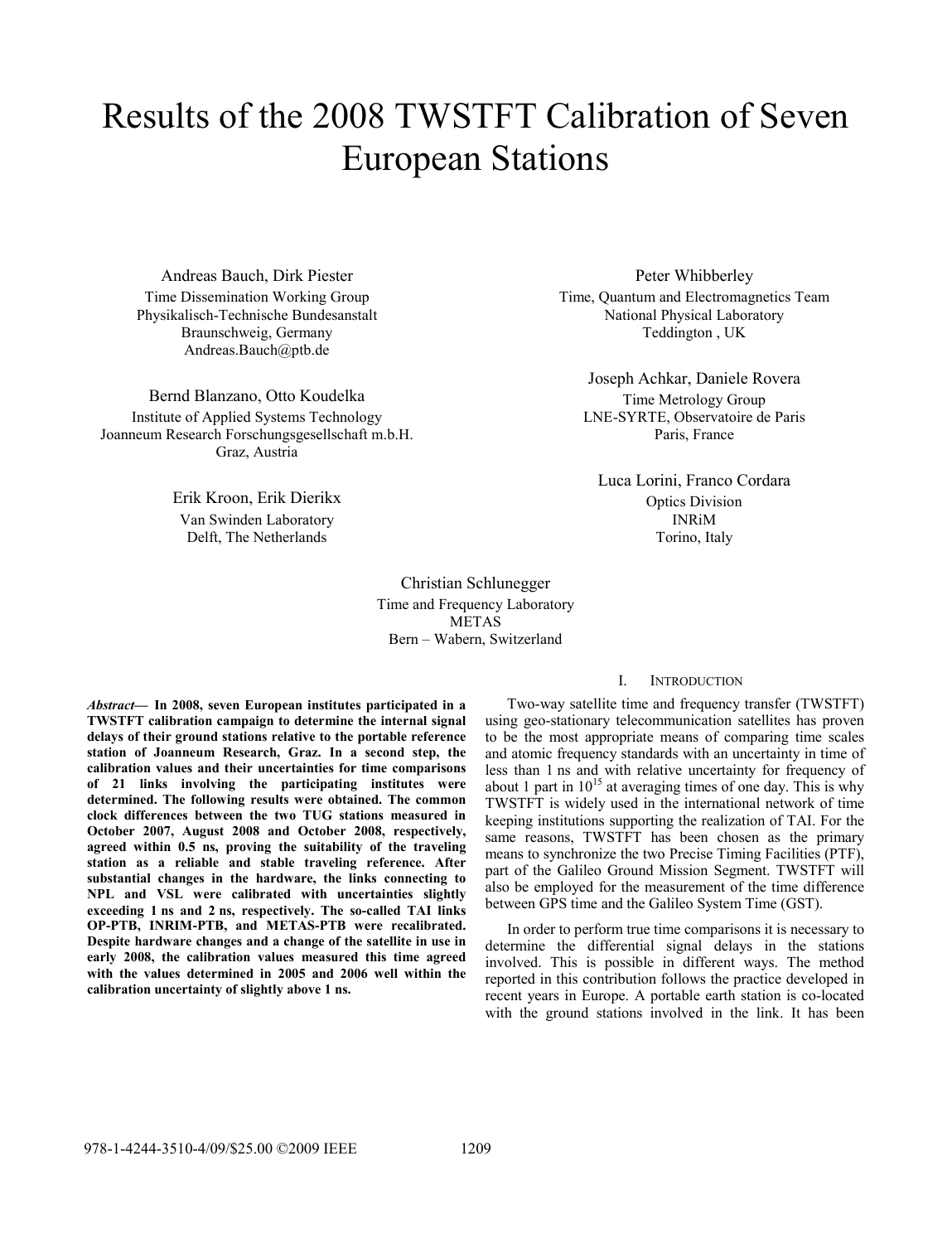demonstrated before that this method can very likely provide the required calibration uncertainty of 1 ns.

In 2008, seven European institutes, represented by individual authors of this contribution, participated in such a TWSTFT calibration campaign. The portable reference station was provided by Joanneum Research, Graz. This contribution summarizes the Report provided by Joanneum Research [1] and adds further results regarding the temperature stability of the involved equipment. The results are edited for their implementation into the data format described in the Recommendation ITU-R TF.1153-2 [2]. In the following, the theoretical background and uncertainty evaluation are briefly described. The evaluation procedure of the calibration results is equal to the ones used for previous calibration campaigns. In Section V the results are presented. The calibration values for all TWSTFT links are listed and, if applicable, a comparison with the results of previous calibrations [3],[4] is made. The uncertainty for each link is given and finally the exact values to be inserted in the TWSTFT data files are stated.

# II. THEORETICAL BACKGROUND

## *A. TWSTFT basics*

TWSTFT between two remote stations 1 and 2 operating clocks  $CL(1)$  and  $CL(2)$ , respectively, is based on two combined coincident measurements at both stations. Each measurement represents the determination of the time of arrival of a radio signal that is transmitted from the remote station and that is phase-coherent with the remote reference clock. The measurement result obtained at site 1, *TW(1,2)*, is the time difference reading from a time interval counter (TIC) at site 1 receiving the signal from site 2. It includes the difference between the two clocks, [*CL(1)-CL(2)*], and also the complete delay along the signal path. For the ground station we distinguish between the transmission (TX) and the receiving (RX) part.

The delay of a signal between its transmission from station 2 and its reception at station 1 consists of the remote site transmitter delay *TX(2)*, the overall signal path delay to the satellite and back to site 1 on Earth *SP(2)* (sum of the uplink delay *SPU(2)*, the transponder delay *SPT(2)*, and the downlink delay *SPD(1)*), the local receiver delay *RX(1)*, and the delay due to the Sagnac effect, which is computed from the positions of the ground stations and the geostationary satellite. We account for the Sagnac effect by introducing corrections for both the uplink to and downlink from the satellite, *SCU(2)*  $= -SCD(2)$  and  $SCD(1) = -SCU(1)$ , respectively. At site 2, the equivalent measurement is carried out simultaneously, and we obtain two measurement results, *TW(1,2)* and *TW(2,1)*:

$$
TW(1,2) = [CL(1)-CL(2)]+TX(2)+SP(2)+RX(1)+[SCD(1)-SCD(2)] \qquad (1)
$$

$$
TW(2,1) = [CL(2) - CL(1)] + TX(1) + SP(1) + RX(2) + [SCD(2) - SCD(1)] \tag{2}.
$$

A detailed theoretical elaboration is given in [5], and the nomenclature follows the one introduced in paper [2].

### *B. Measurement configuration*



The configuration of the measurement equipment at each ground station is depicted in Fig. 1. The TIC involved may be a constituent part of the modem or a separate device. The clock (CL) 10 MHz input drives the signal generation of the modem. The 1 PPS TX output is generated from the CL input and represents the epoch of the transmitted signal. Initially, the modem is synchronized with a 1 PPS input from the local time scale. If the physical source of the time scale is identical to  $CL(k)$ , then the difference between the 1 PPS TX and the time scale is a constant, determined by cable and modem delays. In other cases, CL is an active hydrogen maser, and UTC(k) is derived from another atomic clock, as today at OP and PTB. Then the difference is measured periodically (with the same or a different TIC), and in all cases the value is reported as Reference Delay *RDY(k),* see (3) below.

The comparison between two  $UTC(k)$  scales is thus written as

$$
[UTC(I) - UTC(2)] = \frac{1}{2} [TW(1,2) - TW(2,1)] +
$$
  

$$
[RDY(I) - RDY(2)] + CAL(1,2)
$$
 (3),

where we introduce the calibration value for the link between sites 1 and 2, which absorbs the summands *TX*, *SP*, *RX*, and *SCD* in (1) and (2).

# *C. Calibration practice*

In order to determine *CAL(1,2)*, a portable TWSTFT station (PS) is used. In the first step, the PS is operated in parallel to station 1, connected to the same clock. Combining (1) and (2) for this case (common clock, identical site) yields the so called common clock difference *CCD(1, PS)* as

Calibration of the stations at PTB, NPL, OP, and INRIM took place in the context of the development of the Galileo Time Service Provider Prototype and was financed by GNSS Supervising Authority under contract GJU/05/2419/CTF/FIDELITY, Work Package 3260 of PTB.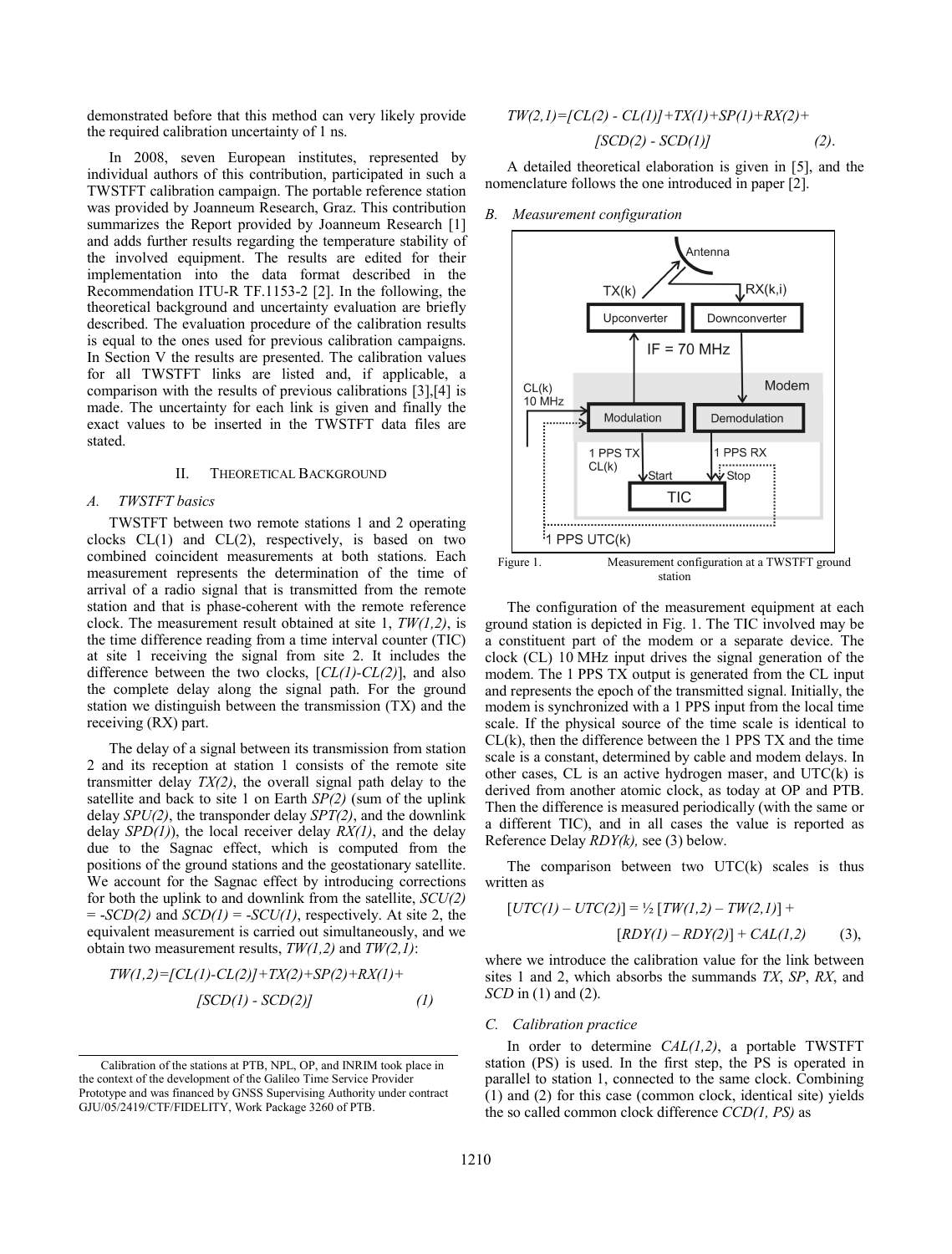$$
CCD(1, PS) = \frac{1}{2}[TW(1, PS@1) - TW(PS@1, 1)] \tag{4}
$$

Thereafter, the PS is transported to station 2 and connected with the reference time scale there. A second CCD measurement is performed, providing

$$
CCD(2, PS) = \frac{1}{2}[TW(2, PS@2) - TW(PS@2, 2)] \tag{5}.
$$

The calibration value is then determined as

$$
CAL(1,2) = CCD(2,PS) - CCD(1,PS) +
$$
  
[
$$
SCD(2) - SCD(1)]
$$
 (6)

and later applied in (3).

Based on previous experience, the current calibration campaign has been extended to seven stations, but it was interrupted for one week before the last two stations were visited. It was finished with a closure measurement at site 1 in order to demonstrate that the PS did not change significantly compared to expected uncertainties during the campaign.

# III. CALIBRATION UNCERTAINTY

The overall uncertainty of each calibration value is estimated using the following expression, given as  $1-\sigma$  values if not stated differently:

$$
U = \sqrt{u_{A,1}^2 + u_{A,2}^2 + u_{B,1}^2 + u_{B,2}^2 + u_{B,3}^2}
$$
 (7),

where  $u_{A,1}$  reflects the statistical uncertainty of the determination of the CCD at site 1 and  $u_{A,2}$  reflects the statistical uncertainty of the measurements at site 2. The systematic uncertainty  $u_{B,1}$  represents the instability of the PS. It is derived by a comparison of the initial CCD measurements with the second determination during the closure, see [5] for details. Thus,  $u_{B,1}$  represents in a strict sense the combined instability of both the PS as well as the collocated ground station at site 1. An additional systematic uncertainty is due to the connection of the PS to the local UTC generation system  $(u_{\rm B2})$ . This requires a connection of a local 1 PPS signal to the PS, which is usually done in two steps. First, the delay of the chosen 1 PPS signal to the local  $UTC(i)$  generation is determined (both signals need not necessarily originate from the same source) with a TIC and the 1 PPS is then connected to the PS, where its rising edge triggers an internal TIC.  $u_{B,2}$  is usually estimated based on the specifications of the TIC in use (0.5 ns). In  $u_{B,3}$  all other suspected possible systematic effects are included. These effects are, e.g., the instability of the connection to the local UTC (0.1 ns), changes in TX/RXpower and  $C/N_0$  during the campaign, and the use of different PRN codes compared with the operational modes (overall 0.1 ns to 0.2 ns).

As in all previous campaigns, a portable caesium clock was used to connect the PS to UTC(PTB). Thus, an additional 0.3 ns uncertainty has been assumed for links where PTB is involved. No such effect can be expected at all other sites.

# IV. DETAILS OF THE CALIBRATION CAMPAIGN 2008

The seven visited institutes, the station designations and the dates when the calibration took place are listed in Table 1. The institutes are part of a larger network of European and two US stations. In this network, TWSTFT is routinely performed 12 times per day during the hours (in UTC) 00:00 to 00:59, 02:00 to 02:59 etc.. using the geostationary satellite IS-3R at 317°E. Calibration measurements were performed mostly during odd hours, occasionally also during the even hours, which required:

- Coordination with the CCTF WG on TWSTFT, announcing the extra measurements and calling from abstention of other stations to use code 15 (assigned to TUG03) during the campaign,
- change of the schedulers (custom written software) driving the TWSTFT station at each institute,
- adapting the scheduler driving the TUG03 station each time.

| <b>Institute</b> | Location          | <b>TWSTFT</b>     | Date of calibration |  |  |
|------------------|-------------------|-------------------|---------------------|--|--|
|                  |                   | <b>Station</b>    | in 2008             |  |  |
|                  |                   | Code              |                     |  |  |
| <b>INRIM</b>     | Torino, IT        | IT <sub>02</sub>  | $15. + 16.09.$      |  |  |
| <b>METAS</b>     | Bern, CH          | CH <sub>01</sub>  | $24. + 25.09.$      |  |  |
| <b>NPL</b>       | Teddington, UK    | NPL01             | $08. + 09.09.$      |  |  |
| OР               | Paris, FR         | OP01              | $11. + 12.09.$      |  |  |
| <b>PTB</b>       | Braunschweig, DE  | PTB <sub>04</sub> | $03. -05.09.$       |  |  |
| <b>VSL</b>       | Delft, NL         | VSL01             | $22. - 23.09.$      |  |  |
| <b>TUG</b>       | Graz, AT          | TUG01             | 31.08.              |  |  |
|                  |                   |                   | $01 + 02$ , 10.     |  |  |
| TUGcal           | traveling station | TUG03             |                     |  |  |

TABLE I. SUMMARY OF THE 2008 CALIBRATION CAMPAIGN

#### V. RESULTS

Based on measurement results obtained at each site and using (4), common clock differences were determined. They are thus based on two *TW* measurements (1) and two *RDY* determinations. *RDY* values were either measured individually before each session or interpolated to each measurement epoch. The CCD values form the basic quantities from which the calibration values for each link (6) are calculated. In the following sub-section we show some individual results The upper plots show the CCD values minus their respective mean values. In the lower plot the statistical measurement uncertainty DRMS is shown for the two TW measurements, one obtained from TUG03 (black), one obtained from the visited station (gray). The horizontal axis represents the measurement time in hours from the start of the measurements.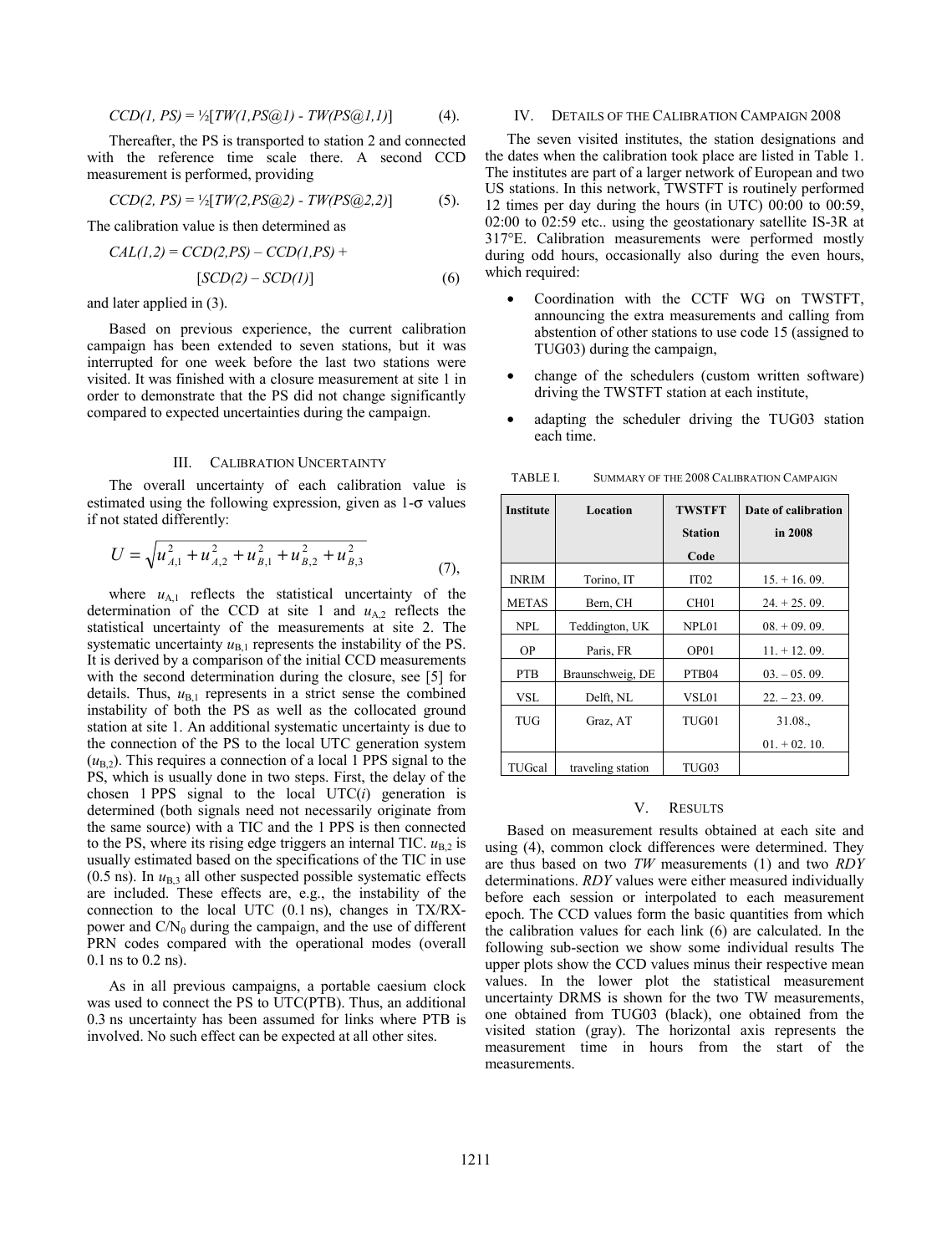# *A. Examples of individual results*

The TUG results are of particular relevance since the two measurements made at the beginning and at the end of the full campaign are used to determine the uncertainty contribution due to the instability of the traveling station. Only a few measurements had been taken initially on the  $31<sup>st</sup>$  August before the departure to PTB. The results are given as solid points in the upper part of Fig. 2. The closure data were taken in an overnight run lasting about 24 hours in groups during the odd hours



Figure 2. CCD and TW instability obtained at TUG, explanations are given at the beginning of Section V.

.

Since the data collected in most institutes have a very similar appearance, graphical representations are not presented here. At VSL, a significantly larger variation of CCD values was recorded. Later it turned out that this was likely to be caused by incorrect time-tagging of the 1-s data (1) obtained with VSL01 and its associated operating software. A significantly different pattern of data was collected at OP, and inspection of calibration results of previous years revealed large similarities. The measurements are shown in Fig. 3.

In order to understand what happened while the PS was operated at OP, a similar common clock measurement was later made at OP using the two fixed stations OP01 and OP02. Whereas in the TUG01-OP01 data fluctuations up to 2.5 ns peak-to-peak are observed, the two OP fixed stations vary by less than 0.36 ns over 42 hours. Very likely the excessive noise is related to two facts: the OP site is characterized by a signal path very close to nearby buildings, and the TUG03 antenna is small and has a much reduced efficiency (stronger





# *B. CCD temperature dependence*



side lobes in the antenna sensitivity pattern) compared to the high-quality dual-offset antennae used with OP01 and OP02. In the next section we will discuss some further limitations on the achievable calibration uncertainty, which are likely due to the traveling equipment.

A temperature monitoring system is attached to the outdoor part of the traveling station. The temperature recordings as a function of time made at each site have been compared with the variation of the CCD recorded during some twenty hours of data collection. Fig. 4 shows, as an example, the results taken at NPL and reveals a clear correlation between both quantities. Some kind of correlation has been found in all data sets. The sensitivity is not linear but seems instead to be a function of the temperature itself. It is evident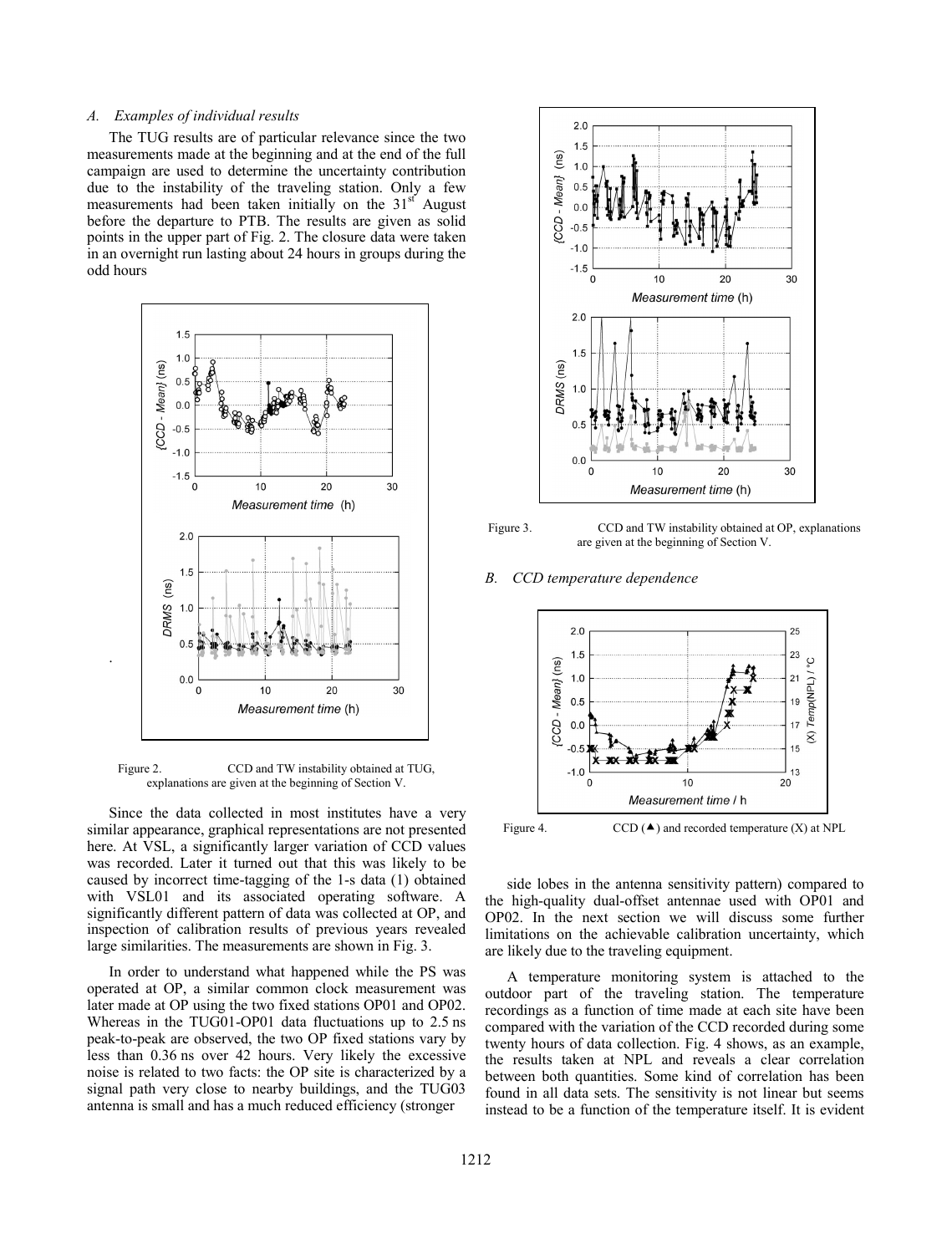that the CCD determination involves the outdoor and indoor equipment of two TWSTFT stations, and the temperature sensitivity of the individual elements remains unknown. In Fig. 5 we present the compilation of the (CCD – Mean) values versus temperature dependence obtained at INRiM, METAS, NPL, and PTB.



Figure 5. CCD values minus respective means plotted against the recorded temperature for the institutes INRiM (grey), PTB (•), TUG (O), METAS (+), and NPL  $($   $\blacktriangle$ ).

As a consequence of the complicated structure of the data we have refrained from trying to correct the recorded CCD values with respect to temperature. The statistical uncertainty contributions (7) are thus those resulting from the raw data.

# *C. Summary of results and link calibration uncertainties*

In the following, Table II contains the results obtained at each site, (4) and (5), converted to link calibration values (6). All values were rounded to two decimal places. Comparisons are made with the CAL values assumed valid at the time when the calibration exercise was performed, as far as they were available. The Earth Station Delay variation (ESD) values provide known changes to the station delays since the last calibration. If ESD deviates from zero, the comparison of new and old calibration values has to be made against the effective (old) values, named CALeff(k). Table III contains the results of the uncertainty evaluation for each link (see Section III for explanations).

| COMPILATION OF CALIBRATION RESULTS OF THE 2008 TWSTFT CALIBRATION, ALL VALUES ARE IN NS.<br>TABLE II. |  |
|-------------------------------------------------------------------------------------------------------|--|
|-------------------------------------------------------------------------------------------------------|--|

| Link              |                   | meas. in 2008-10 |           | Sagnac Correction |        | old CAL values |                       |            |                   | Comparison new - old |            |          |
|-------------------|-------------------|------------------|-----------|-------------------|--------|----------------|-----------------------|------------|-------------------|----------------------|------------|----------|
| $\bf k$           | $\mathbf{1}$      | CCD(k)           | CCD(1)    | SCD(k)            | SCD(1) | CAL(k)         | CAL(k)                | CAL(I)     | $ESD(k)$ $ESD(l)$ |                      | CALeft(k)  | new-old  |
| CH <sub>01</sub>  | IT <sub>02</sub>  | $-134.73$        | $-28.45$  | 114.94            | 119.27 | 110.61         | 110.86                | $-110.86$  | $\overline{0}$    |                      | 110.86     | $-0.25$  |
| CH <sub>01</sub>  | NPL01             | $-134.73$        | $-815.69$ | 114.94            | 92.14  | $-703.76$      |                       |            |                   |                      |            |          |
| CH <sub>01</sub>  | OP01              | $-134.73$        | 6988.39   | 114.94            | 102.15 | 7110.33        | 7112.13               | $-7112.13$ | $\mathbf{0}$      |                      | 7112.13    | $-1.80$  |
| CH <sub>01</sub>  | PTB <sub>04</sub> | $-134.73$        | $-332.62$ | 114.94            | 107.22 | $-205.61$      | $-204.55$             | 204.6      | $\mathbf{0}$      | $-0.18$              | $-204.46$  | $-1.15$  |
| CH <sub>01</sub>  | TUG01             | $-134.73$        | $-20.66$  | 114.94            | 126.72 | 125.86         |                       |            |                   |                      |            |          |
| CH <sub>01</sub>  | VSL01             | $-134.73$        | $-157.20$ | 114.94            | 98.86  | $-38.55$       | 96.50                 | $-96.50$   | $\overline{0}$    | 228.85               | $-17.93$   | $-20.63$ |
| IT <sub>02</sub>  | NPL01             | $-28.45$         | $-815.69$ | 119.27            | 92.14  | $-814.37$      |                       |            |                   |                      |            |          |
| IT <sub>02</sub>  | OP01              | $-28.45$         | 6988.39   | 119.27            | 102.15 | 6999.72        | 7000.41               | $-7000.41$ | $\mathbf{0}$      |                      | 7000.41    | $-0.69$  |
| IT <sub>02</sub>  | PTB <sub>04</sub> | $-28.45$         | $-332.62$ | 119.27            | 107.22 | $-316.22$      | $-316.10$             | 316.10     | $\overline{0}$    | $-0.18$              | $-316.01$  | $-0.21$  |
| IT <sub>02</sub>  | TUG01             | $-28.45$         | $-20.66$  | 119.27            | 126.72 | 15.25          |                       |            |                   |                      |            |          |
| IT <sub>02</sub>  | VSL01             | $-28.45$         | $-157.20$ | 119.27            | 98.86  | $-149.16$      | $-14.70$              | 14.70      | $\overline{0}$    | 228.85               | $-129.12$  | $-20.04$ |
| NPL01             | OP01              | $-815.69$        | 6988.39   | 92.14             | 102.15 | 7814.09        |                       |            | $\mathbf{0}$      |                      |            |          |
| NPL01             | PTB04             | $-815.69$        | $-332.62$ | 92.14             | 107.22 | 498.15         |                       |            | $\mathbf{0}$      |                      |            |          |
| NPL01             | TUG01             | $-815.69$        | $-20.66$  | 92.14             | 126.72 | 829.62         |                       |            | $\mathbf{0}$      |                      |            |          |
| NPL01             | VSL01             | $-815.69$        | $-157.20$ | 92.14             | 98.86  | 665.21         |                       |            | $\mathbf{0}$      |                      |            |          |
| OP <sub>01</sub>  | PTB04             | 6988.39          | $-332.62$ | 102.15            | 107.22 |                | -7315.94 -7316.50     | 7316.50    | $\mathbf{0}$      | $-0.18$              | $-7316.41$ | 0.47     |
| OP01              | TUG01             | 6988.39          | $-20.66$  | 102.15            | 126.72 | $-6984.48$     |                       |            |                   |                      |            |          |
| OP01              | VSL01             | 6988.39          | $-157.20$ | 102.15            | 98.86  |                | $-7148.89$ $-7015.43$ | 7015.43    |                   | 0 228.85             | $-7129.86$ | $-19.03$ |
| PTB <sub>04</sub> | TUG01             | $-332.62$        | $-20.66$  | 107.22            | 126.72 | 331.47         |                       |            | $-0.18$           |                      |            |          |
| PTB04             | VSL01             | $-332.62$        | $-157.20$ | 107.22            | 98.86  | 167.06         | 298.30                | $-298.30$  | $-0.18$           | 228.85               | 183.79     | $-16.73$ |
| TUG01             | VSL01             | $-20.66$         | $-157.20$ | 126.72            | 98.86  | $-164.41$      |                       |            |                   |                      |            |          |

When a field in the "old CAL values" columns is empty then no old data were available, e.g. because the station has been rebuilt or is entirely new. The bold values in the last column provide an assessment of the stability of each link, or, from a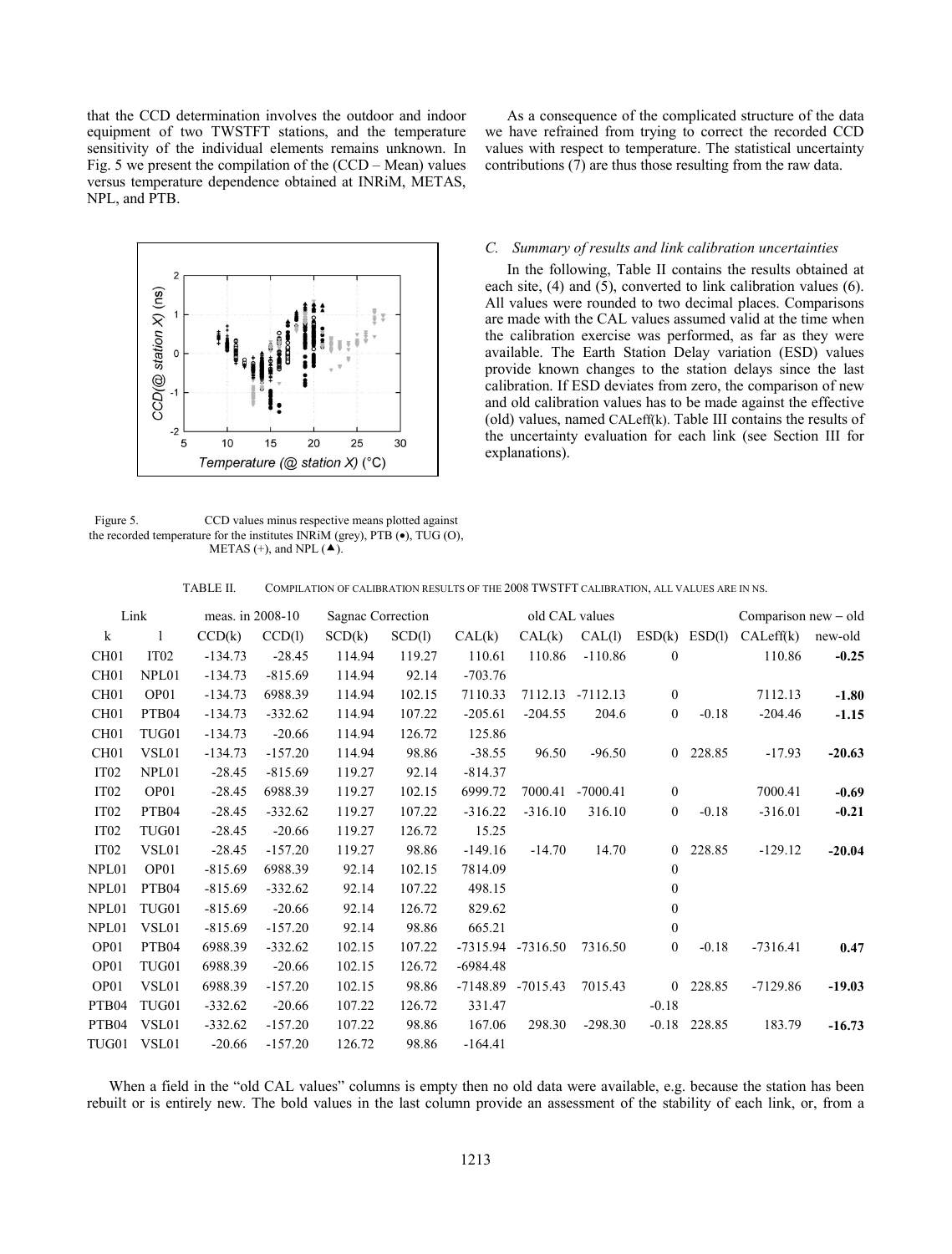different viewpoint, of the uncertainty for true time transfer. They should be compared to the uncertainty values stated in Table III. The results involving VSL are unexplained at the time of writing.

|                  | Link             | $uA$ (ns) |       |       | $uB$ (ns)      |      | $U$ (ns) | $U$ (ns) |
|------------------|------------------|-----------|-------|-------|----------------|------|----------|----------|
| k                | 1                | 1(k)      | 2(1)  | 1     | $\overline{2}$ | 3    |          | rounded  |
| CH <sub>01</sub> | IT <sub>02</sub> | 0.355     | 0.69  | 0.344 | 0.5            | 0.22 | 1.009    | 1.0      |
| CH <sub>01</sub> | NPL01            | 0.355     | 0.656 | 0.344 | 0.5            | 0.22 | 0.986    | 1.0      |
| CH <sub>01</sub> | OP01             | 0.355     | 0.497 | 0.344 | 0.5            | 0.22 | 0.889    | 0.9      |
| CH <sub>01</sub> | PTB04            | 0.355     | 0.628 | 0.344 | 0.5            | 0.37 | 1.013    | 1.0      |
| CH <sub>01</sub> | TUG01            | 0.355     | 0.367 | 0.344 | 0.5            | 0.22 | 0.823    | 0.8      |
| CH <sub>01</sub> | VSL01            | 0.355     | 1.824 | 0.344 | 0.5            | 0.22 | 1.967    | 2.0      |
| IT <sub>02</sub> | NPL01            | 0.69      | 0.656 | 0.344 | 0.5            | 0.22 | 1.150    | 1.2      |
| IT <sub>02</sub> | OP01             | 0.69      | 0.497 | 0.344 | 0.5            | 0.22 | 1.068    | 1.1      |
| IT <sub>02</sub> | PTB04            | 0.69      | 0.628 | 0.344 | 0.5            | 0.37 | 1.173    | 1.2      |
| IT <sub>02</sub> | TUG01            | 0.69      | 0.367 | 0.344 | 0.5            | 0.22 | 1.014    | 1.0      |
| IT <sub>02</sub> | VSL01            | 0.69      | 1.824 | 0.344 | 0.5            | 0.22 | 2.054    | 2.1      |
| NPL01            | OP01             | 0.656     | 0.497 | 0.344 | 0.5            | 0.22 | 1.046    | 1.0      |
| NPL01            | PTB04            | 0.656     | 0.628 | 0.344 | 0.5            | 0.37 | 1.153    | 1.2      |
| NPL01            | TUG01            | 0.656     | 0.367 | 0.344 | 0.5            | 0.22 | 0.991    | 1.0      |
| NPL01            | VSL01            | 0.656     | 1.824 | 0.344 | 0.5            | 0.22 | 2.043    | 2.0      |
| OP01             | PTB04            | 0.497     | 0.628 | 0.344 | 0.5            | 0.37 | 1.071    | 1.1      |
| OP01             | TUG01            | 0.497     | 0.367 | 0.344 | 0.5            | 0.22 | 0.894    | 0.9      |
| OP01             | VSL01            | 0.497     | 1.824 | 0.344 | 0.5            | 0.22 | 1.998    | 2.0      |
| PTB04            | TUG01            | 0.628     | 0.367 | 0.344 | 0.5            | 0.37 | 1.017    | 1.0      |
| PTB04            | VSL01            | 0.628     | 1.824 | 0.344 | 0.5            | 0.37 | 2.056    | 2.1      |
| TUG01            | VSL01            | 0.367     | 1.824 | 0.344 | 0.5            | 0.22 | 1.969    | 2.0      |

TABLE III. COMPILATION OF CONTRIBUTIONS TO THE LINK UNCERTAINTY (7)

For completeness, we add as Table IV the essence of the two previous tables, namely the data which from  $1<sup>st</sup>$ April 2009 onwards have been used in the calculation of TAI by BIPM, based on the respective TWSTFT data files of the institutes involved in the current campaign. Here the values are given rounded to 0.1 ns. The results obtained at VSL are currently not used.

## VI. CONCLUSIONS

The calibration campaign from  $31<sup>st</sup>$  August to  $2<sup>nd</sup>$ October 2008 provided consistent results, which were verified by the good correspondence of the measurements at TUG obtained at the start and at the end of the campaign. Comparisons with the results of previous calibrations, and with determinations of the changes in CAL(k) values due to the change of geostationary satellite in January 2008, indicated that the 2008 TWSTFT calibration achieved its objective.

The immediate conclusion is that TWSTFT can indeed provide true time transfer between remote sites with a 1-σ uncertainty of  $\leq 1.3$  ns. The uncertainty values stated in Table III represent the combined statistical and estimated systematic uncertainty. The campaign apparently did not, however, confirm the 1.0 ns (1  $\sigma$ ) time transfer uncertainty

## TABLE IV. CALR VALUES AND THEIR UNCERTAINTIES FOR USE IN TWSTFT DATA FILES FOR REPORT TO BIPM

|                  | Link              |           |           |          |
|------------------|-------------------|-----------|-----------|----------|
| k                | 1                 | CALR(k)   | CALR(1)   | $U$ (ns) |
| CH <sub>01</sub> | IT <sub>02</sub>  | 110.6     | $-110.6$  | 1.0      |
| CH <sub>01</sub> | NPL01             | $-703.8$  | 703.8     | 1.0      |
| CH <sub>01</sub> | OP01              | 7110.3    | $-7110.3$ | 0.9      |
| CH <sub>01</sub> | PTB04             | $-205.6$  | 205.6     | 1.0      |
| CH <sub>01</sub> | TUG01             | 125.9     | $-125.9$  | 0.8      |
| IT <sub>02</sub> | NPL01             | $-814.4$  | 814.4     | 1.2      |
| IT <sub>02</sub> | OP01              | 6999.7    | $-6999.7$ | 1.1      |
| IT <sub>02</sub> | PTB04             | $-316.2$  | 316.2     | 1.2      |
| IT <sub>02</sub> | TUG01             | 15.2      | $-15.2$   | 1.0      |
| NPL01            | OP01              | 7814.1    | $-7814.1$ | 1.0      |
| NPL01            | PTB <sub>04</sub> | 498.2     | $-498.2$  | 1.2      |
| NPL01            | TUG01             | 829.6     | $-829.6$  | 1.0      |
| OP01             | PTB <sub>04</sub> | $-7315.9$ | 7315.9    | 1.1      |
| OP01             | TUG01             | $-6984.5$ | 6984.5    | 0.9      |
| PTB04            | TUG01             | 331.5     | $-331.5$  | 1.0      |